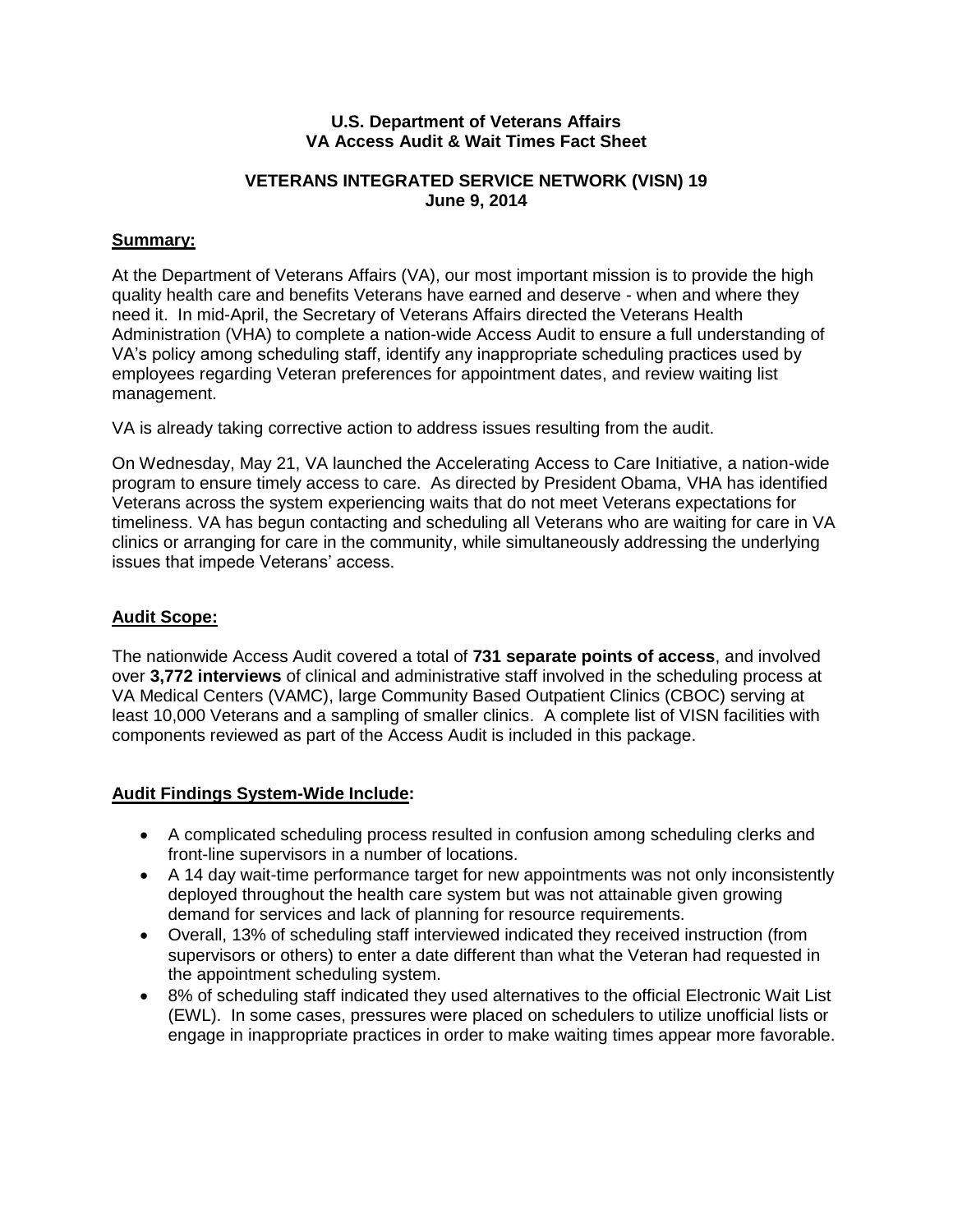Such practices are widespread enough to require VA to re-examine its entire Performance Management system and, in particular, whether current measures and targets for access are realistic or sufficient.

## **Audit Findings: Further Review**

As a result of these audits, some locations were flagged for further review and investigation. Any instance of suspected willful misconduct is being reported promptly to the VA Office of Inspector General (OIG). Where the OIG chooses not to immediately investigate, VHA leadership will launch either a fact finding or formal administrative investigation. Where misconduct is confirmed, appropriate personnel actions will promptly be pursued. As a result of the initial audit findings, there are 6 locations in VISN 19 that require further review:

| <b>VISN</b> | <b>Facility Name</b>        |
|-------------|-----------------------------|
| 19          | Fort Harrison, MT           |
| 19          | Billings (CBOC), MT         |
| 19          | Grand Junction, CO          |
| 19          | Cheyenne, WY                |
| 19          | Colorado Springs CBOC, CO   |
| 19          | <b>Great Falls CBOC, MT</b> |

# **Audit Findings: Immediate Actions:**

While VHA must assess and learn from the Access Audit, we are immediately redoubling our efforts to quickly address delays in Veterans' health care. VHA is identifying where Veterans are waiting for care and ensuring that timely, quality care is made available as quickly as possible. Among the immediate actions VA is taking:

- VA has accelerated care for Veterans currently waiting for health care services. **VHA is in the process of contacting in excess of 90,000 Veterans during the first phase of VA's "Accelerating Access to Care Initiative"**
	- $\circ$  VHA will provide Veterans who do not currently have an appointment, or are waiting for additional care or services longer than 30 days the option to be rescheduled sooner if VA capacity exists, keep their scheduled appointment, or be referred to non-VA providers in the community
- VA has suspended all VHA Senior Executive Performance Awards for FY14
- VHA will remove 14-day performance goal from employee performance plans
- VHA will revise, enhance and deploy Scheduling Training
- VHA will implement a site inspection process

# **Audit Findings: Long Term and Other Actions**:

VHA is committed to a renewed and aggressive preparation, teaching, training and coaching of our employees. Throughout the immediate and long term, we will emphasize accountability, and ensure managers and staff engaging in inappropriate practices are held accountable.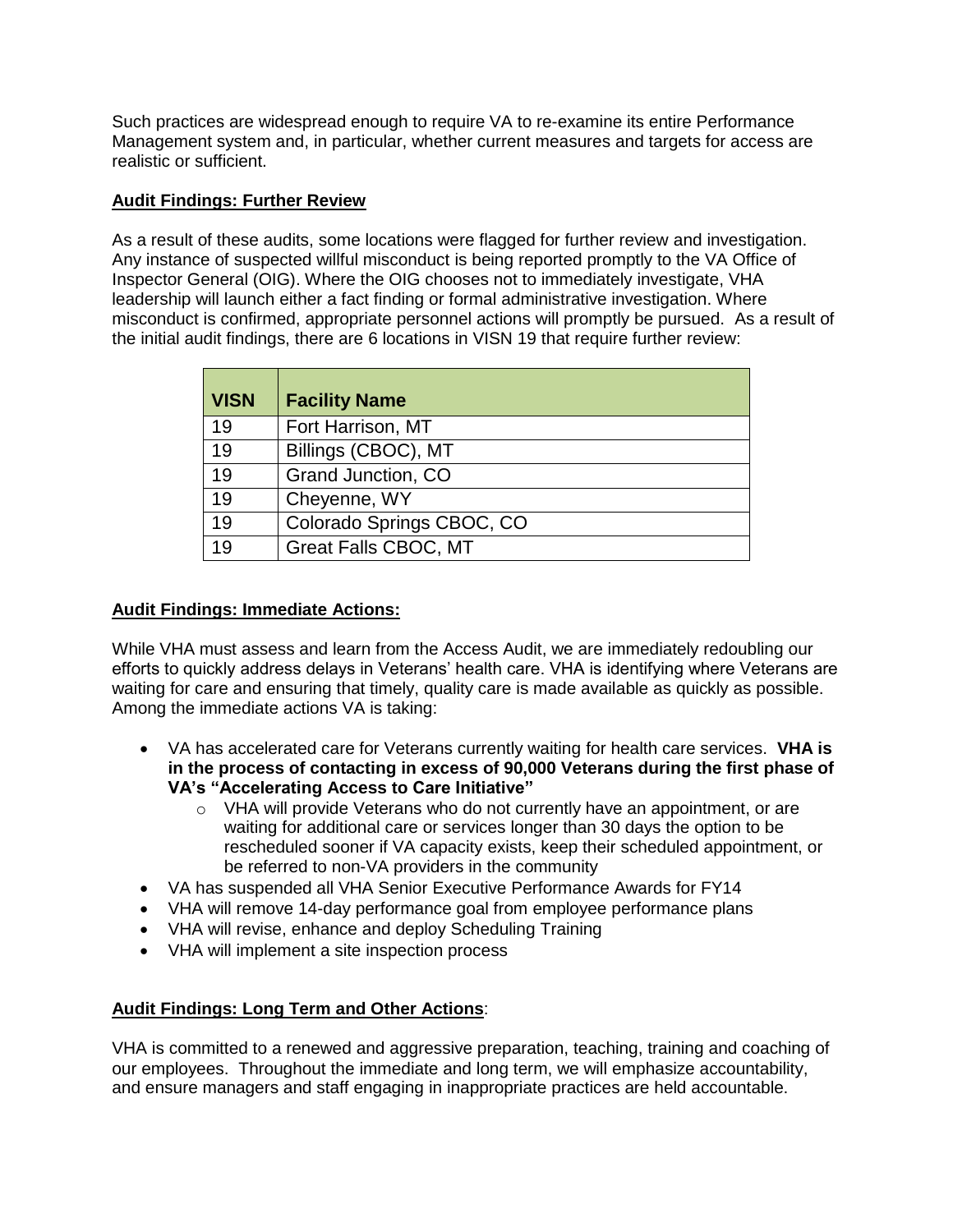- VHA will overhaul the scheduling and access management directive
- VHA will roll out near-term changes to the legacy scheduling system
- VHA will acquire and deploy long-term scheduling software solutions
- VHA will reassess and establish access timeliness goals
- VHA will strengthen accountability for integrity in scheduling and access management

#### **Locality Wait Time Information**

On May 15, 2014, **VHA had over 6 million appointments scheduled** across the system. Nationwide, there are roughly 57,436 Veterans who are waiting to be scheduled for care and another 63,869 who over the past ten years have enrolled in our healthcare system and have not been seen for an appointment. VA is moving aggressively to contact these Veterans through the Accelerating Access to Care Initiative.

Facility data for VISN 19 is listed in the attachment. Complete data is located online at [www.va.gov/health/access-audit.asp](https://www.va.gov/health/access-audit.asp)

At the Department of Veterans Affairs (VA), our most important mission is to provide the high quality health care and benefits Veterans have earned and deserve. While VHA must assess and learn from the Access Audit, we are immediately redoubling our efforts to quickly address delays in Veterans' health care.

VHA is identifying where Veterans are waiting for care and ensuring that timely, quality care is made available as quickly as possible through the Accelerating Access to Care Initiative.